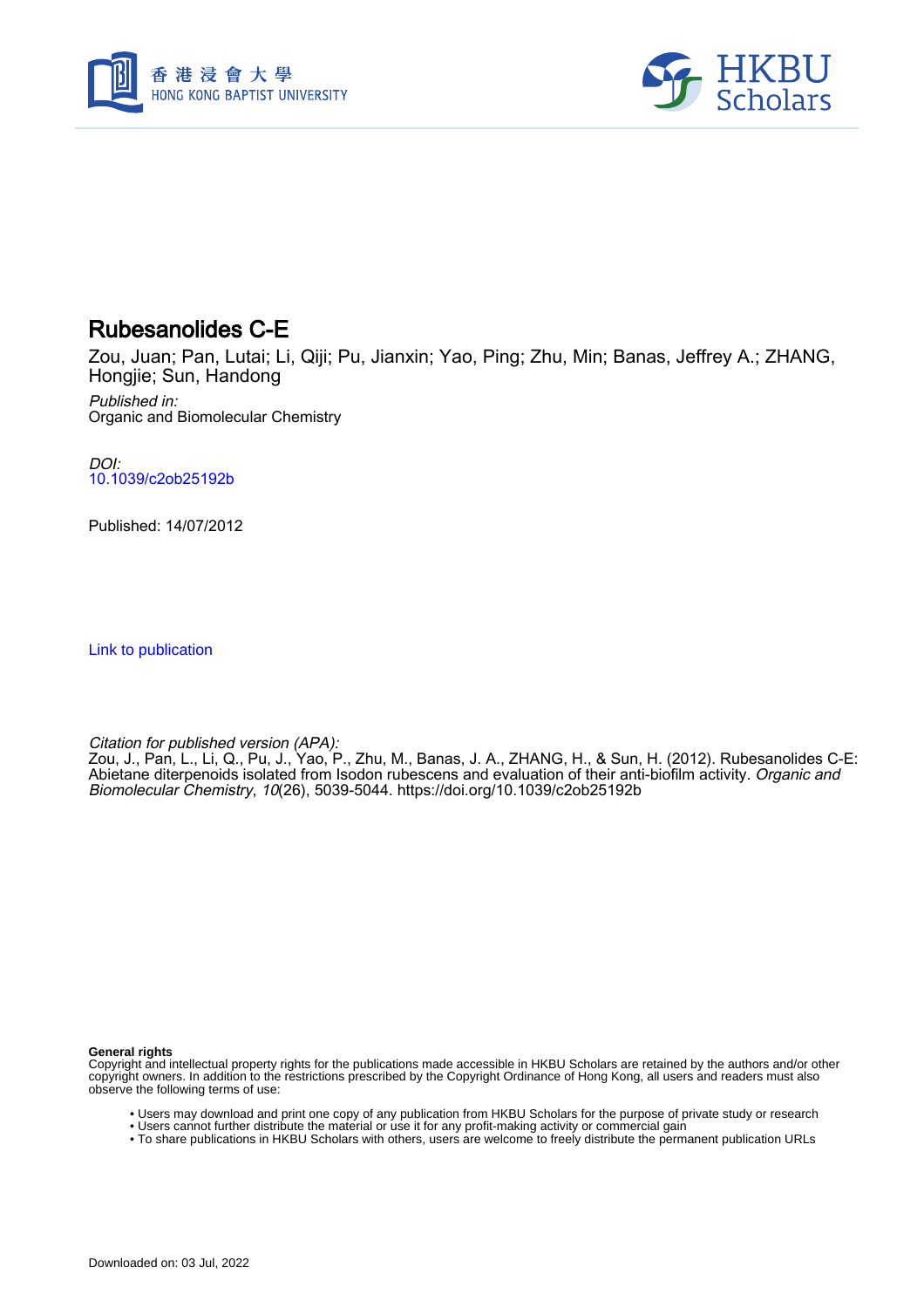## Authors

Juan Zou, Lutai Pan, Qiji Li, Jianxin Pu, Ping Yao, Min Zhu, Jeffrey A. Banas, Hongjie Zhang, and Handong Sun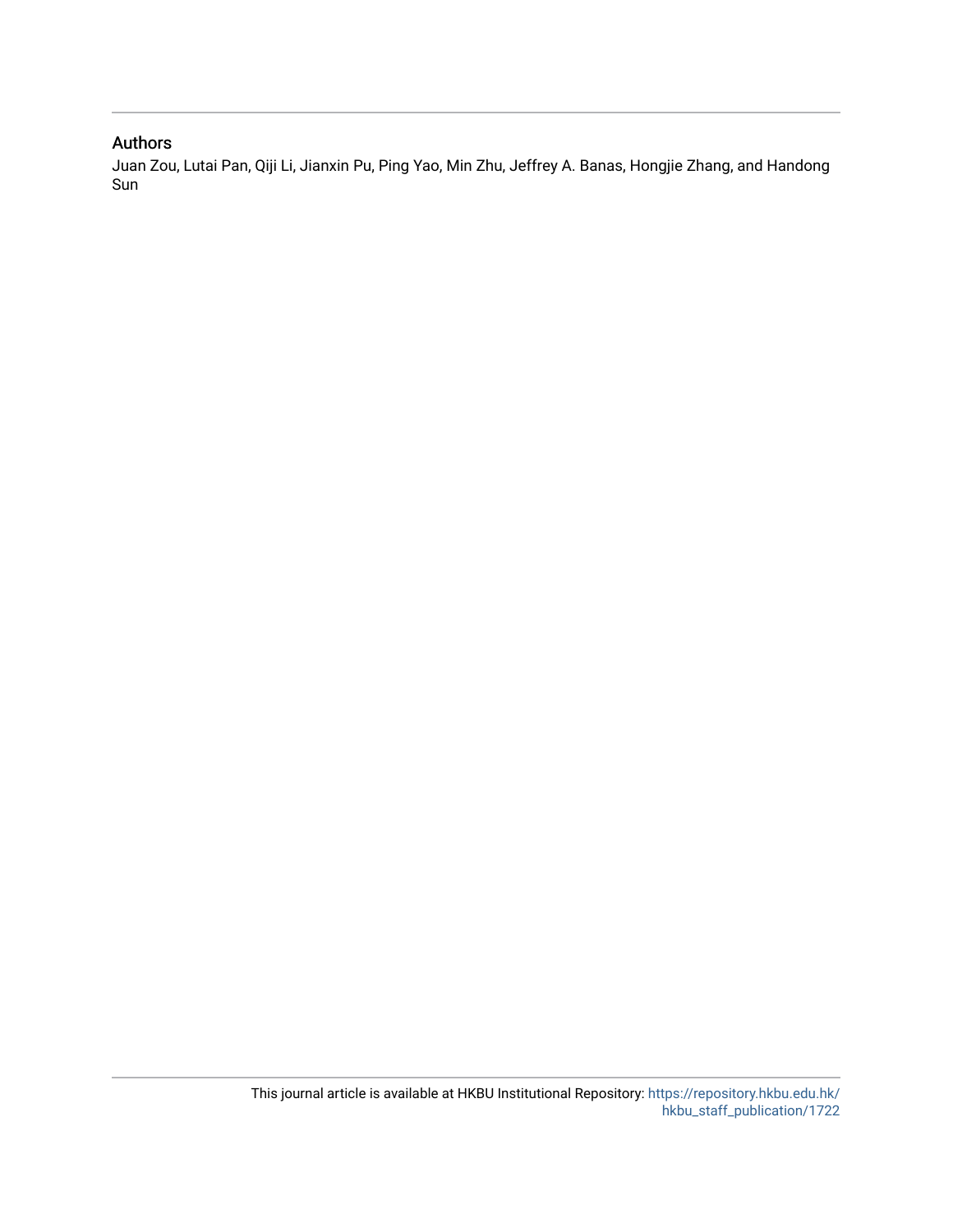# **ARTICLE TYPE**

## **Rubesanolides C-E: The abietane diterpenoids isolated from** *Isodon rubescens* **and evaluation of their anti-biofilm activity**

Juan Zou,<sup>a, c</sup> Lutai Pan,\*ª Qiji Li,ª Jingjie Zhang,ª Jianxin Pu,<sup>c</sup> Ping Yao,<sup>d</sup> Min Zhu,<sup>e</sup> Jeffrey A. Banas,<sup>e</sup> **Hongjie Zhang,***\* b* **and Handong Sun***<sup>c</sup>*

<sup>5</sup> *Received (in XXX, XXX) Xth XXXXXXXXX 200X, Accepted Xth XXXXXXXXX 200X* **DOI: 10.1039/b000000x**

Phytochemical study of the leaves of the medicinal plant *Isodon rubescens* led to the isolation of three novel abietane diterpenoids, rubesanolides C-E (**1**-**3**). The diterpenes contain a unique γ-lactone subgroup formed between C-8 and C-20. Their structures were determined from analysis of spectroscopic data, and

<sup>10</sup> were further confirmed by X-ray crystallographic data. The compounds were evaluated for their antibacterial activity, and rubesanolide D (**2**) demonstrated inhibition activity against biofilm formation of the dental bacterium *Streptococcus mutans*.

## **Introduction**

- <sup>15</sup> Several plant species in the genus *Isodon* (Lamiaceae) have been used as traditional Chinese medicines, and *I. rubescens* is among the most popular ones used in China. The plant has been widely used in China for treatment of respiratory and gastrointestinal inflammation, bacterial infection and cancer diseases.<sup>1</sup>
- <sup>20</sup> Phytochemical study of this species has led to the identification of more than [2](#page-7-1)00 *ent*-kaurane diterpenes.<sup>[1,](#page-7-0) 2</sup> An herbal formulation, made from the extract of the whole plant of this herb has been developed as a Chinese medicine to treat sore throat and inflammation.<sup>3</sup> Since the plant has been extensively used as a
- <sup>25</sup> Chinese folk medicine against bacteria, we reasoned that potent antibacterial compounds might exist in this plant. Indeed, our study showed that the extracts prepared from *I. rubescens* plant materials collected in two different locations displayed more than 90 % inhibition against biofilm formation by *Streptococcus*  30 *mutans* at a concentration of 25 µg/mL, which promted us to further study this plant in order to identify the antibacterial
- compounds.

Our previous phytochemical investigations on this plant discovered two novel rubesane diterpenoids: rubesanolides A and

- <sup>35</sup> B, which contain an unprecedented *β*-lactone group formed between C-9 and C-20[.](#page-7-2)<sup>4</sup> In our ongoing search for antibacterial and anti-biofilm compounds from this plant, we isolated three novel abietane diterpenoids, rubesanolides C-E (**1**-**3**), which formed a unique *γ*-lactone group between C-8 and C-20 This is
- <sup>40</sup> the first time an abietane diterpene with a such group has been discovered in the genus *Isodon*. The compounds have been evaluated for cytotoxicity, antibacterial and anti-biofilm activity. Among them, rubesanolide D (**2**) demonstrated inhibitory activity against biofilm formation by the dental bacterium *Streptococcus*
- <sup>45</sup> *mutans* with an MIC value at 0.5 mg/mL. The current paper reports the isolation, structure elucidation and biological

evaluation of these novel compounds.

## **Results and discussion**

The MeOH extract made from the leaves of *I. rubescens* was <sup>50</sup> absorbed on silica gel and subjected to separation by a silica gel column, eluted with a petroleum ether/EtOAc gradient to yield fractions A-E. Fraction B was repeatedly chromatographed over silica gel columns and recrystallizaed to yield the pure compounds rubesanolides C-E (**1**-**3**).



Rubesanolide C (**1**) was obtained as colorless crystals. Its  $65$  molecular formula was determined to be  $C_{20}H_{30}O_4$  by means of analyzing its NMR spectroscopic data, and further verified by HREIMS data at *m*/*z* 334.2160 [M]<sup>+</sup> (calcd 334.2144). The molecular formula suggests the presence of 6 degrees of unsaturation in the chemical structure of **1**. The IR spectrum of  $70$  the compound displayed the absorption bands at 3423 cm<sup>-1</sup> and 1782 cm-1 , indicating the presence of hydroxyl and carbonyl groups, respectively. The  ${}^{1}H$ ,  ${}^{13}C$ , and DEPT NMR spectra (Tables 1 and 2) showed the characteristic signals of a methane group ( $[\delta_H 2.12$  (br dd,  $J = 13.4$ , 4.8 Hz, H-5);  $\delta_C 38.5$  (d, C-5)], <sup>75</sup> two tertiary methyl groups [*δ*<sup>H</sup> 0.92 (s, Me-18) and 0.88 (s, Me-19)], an isopropyl group [*δ*<sup>H</sup> 2.29 (br sep, *J* = 6.9, H-15), 1.05 (d,  $J = 6.9$  Hz, Me-16), and 1.04 (d,  $J = 6.8$  Hz, Me-17), one trisubstituted carbon-carbon double bond  $[\delta_{\text{H}} 5.32$  (br s, H-14),  $\delta_{\text{C}}$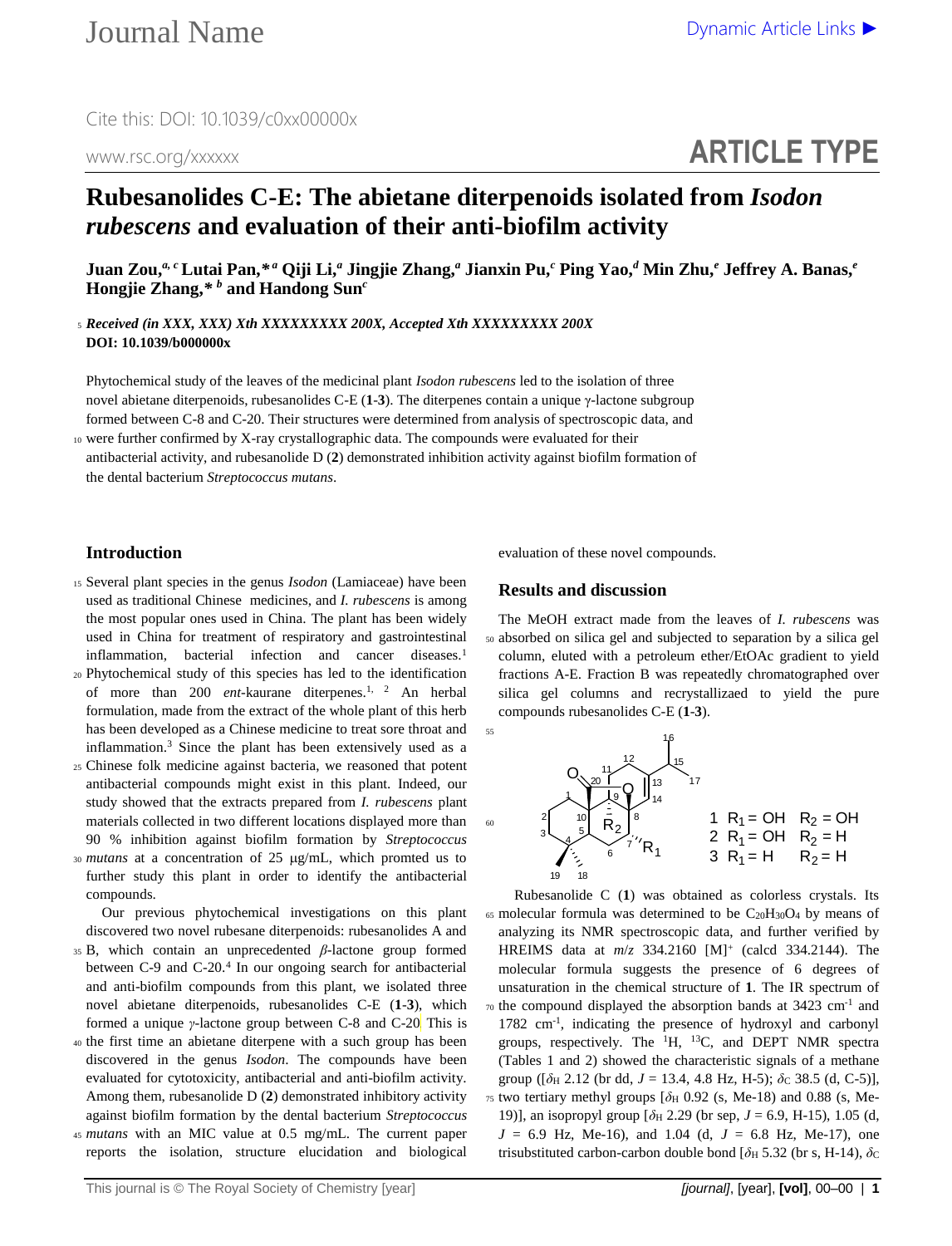115.1 (d, C-14) and 156.7 (s, C-13)], a carbonyl group  $\lceil \delta c \rceil$  178.8 (s, C-20)], an oxymethine carbon  $[\delta_H 4.21$  (br d,  $J = 4.0$  Hz, H-7);  $\delta$ <sub>C</sub> 73.4 (d, C-7)], two oxyquaternary carbons  $\delta$ <sub>C</sub> 77.6 (s, C-8), 77.5 (s, C-9)], and two quaternary carbons [ $\delta$ c 33.3 (s, C-4) and <sup>5</sup> 51.8 (s, C-10)]. Six methylene groups were also clearly observed in the DEPT spectra. On the basis of these data and chemotaxonomic considerations, compound **1** was determined to be a diterpenoid.

10 Table 1. <sup>1</sup>H-NMR Data of compounds 1-3 in CDCl<sub>3</sub>

|                   | 1 <sup>a</sup>                     | 2 <sup>b</sup>         | 3 <sup>a</sup>        |
|-------------------|------------------------------------|------------------------|-----------------------|
| No.               | $\delta$ (ppm), mult., <i>J</i> in |                        |                       |
| $H-1\alpha$       | 1.23, brtd, 13.7, 4.4              | 1.16, brtd, 13.3, 4.2  | 1.16, brtd, 13.2, 4.6 |
| $H-1\beta$        | 1.77, brd, 13.4                    | 1.79, brd, 12.7        | 1.90, brd, 13.6       |
| H-2 $\alpha$      | 1.51, brdqu, $\degree$ 13.5,       | $1.51$ , brdqu, 13.6,  | 1.47, m               |
| $H-2\beta$        | 2.02, overlap                      | 2.09, brqt, 13.6, 3.3  | 2.07, brdqu, 13.5,    |
| H-3 $\alpha$      | 1.87, brtd, 12.6, 3.1              | 1.15, brt, 13.5        | 1.15, brtd, 13.5, 3.6 |
| $H-3\beta$        | 1.46, brd, 12.8                    | 1.44, brddd, 13.3,     | 1.46, brdd, 13.2, 2.7 |
| H-5 $\alpha$      | 2.12, dd, 13.4, 4.8                | 1.93, dd, 13.3, 4.8    | 1.37, dd, 12.8, 4.5   |
| $H$ -6 $\alpha$   | 1.99 m                             | 1.82, brdd, 13.6, 5.9  | 1.89, m               |
| $H-6\beta$        | 1.88, brtd, 14.2, 4.8              | 1.48, brdt, 13.6, 6.0  | $1.63$ , m            |
| H-7 $\alpha$      |                                    | 1.97, ddd, 14.2,       | 2.00, m               |
| $H-7\beta$        | $4.21$ , brd, $4.0$                | 1.77, brdd, 13.9, 6.2  | 1.52, dd, 13.4, 6.2   |
| H-9 $\alpha$      |                                    |                        | 1.58, dd, 13.4, 4.4   |
| $H-11\alpha$      | 1.68, dd, 13.6, 5.0                | 1.69, brddd,<br>14.1,  | 1.71, brd, 12.8       |
| $H-11\beta$       | 1.40, brtd, 13.2, 5.4              | 1.58,<br>ddd.<br>13.8. | 1.23, brgd, 12.9, 4.9 |
| $H-12\alpha$      | 2.37, m                            | 2.06, m                | 2.03, m               |
| $H-12\beta$       | 2.01, overlap                      | 2.19, ddd, 12.2, 5.6   | 1.94, m               |
| H-14              | 5.32, brs                          | 5.28, brs              | 5.36, brs             |
| H-15              | 2.29, brsep, $46.9$                | 2.24, brsep, 6.8       | 2.21, brsep, 6.8      |
| $CH3$ -16         | 1.05, d, 6.9                       | 1.03, d, 6.9           | 1.00, d, 6.8          |
|                   | CH <sub>3</sub> -17 1.04, d, 6.8   | 1.03, d, 6.9           | 0.99, d, 6.9          |
| $CH3-18$ 0.92, s  |                                    | $0.92$ , s             | 0.88, s               |
| $CH_3-19$ 0.88, s |                                    | $0.91$ , s             | 0.90. s               |
| 7-OH              | $3.25$ , brs                       |                        |                       |
| 9-OH              | $5.06$ , brs                       |                        |                       |
|                   |                                    |                        |                       |
|                   |                                    |                        |                       |

*<sup>a</sup>* Data measured in 500 MHz. *<sup>b</sup>* Data measured in 400 MHz. *<sup>c</sup>* qu represents quintet. *<sup>d</sup>* sep represents septet.

The presence of the HMBC correlations from the proton at  $\delta$ H 5.32 (H-14) to C-7, -8, -9, -12, and -15 and from the methine proton at *δ*<sup>H</sup> 2.29 (H-15) to C-13, -14 -16 and -17 indicated that <sup>15</sup> the carbon-carbon double bond is located at C-13 and C-14 (Fig. 1). The presence of the HMBC correlations of  $H_2-1$  and  $H_2-5$  to the <sup>13</sup>C NMR signal at  $\delta$ c 178.8 (s) determined the carbonyl carbon at C-20. The presence of the HMBC correlations from the proton at  $\delta$ H 4.21 to the <sup>13</sup>C NMR signals at  $\delta$ C 38.5 (C-5), 77.6 <sup>20</sup> (C-8), 77.5 (C-9), and 115.1 (C-14), and from H2-6 and H-14 to the <sup>13</sup>C NMR signal at  $\delta$ c 73.4 indicated a hydroxy group at C-7.

The presence of the HMBC correlations from the proton at  $\delta_H$ 5.06 (br s, OH) to the <sup>13</sup>C NMR signals at  $\delta$ c 77.6 (C-8), 77.5 (C-9), and 27.1 (C-11), and from H-1 $\alpha$ , H-5, H-7, H-12 $\beta$ , and H-14

 $25$  to the <sup>13</sup>C NMR signal at  $\delta$ c 77.5 indicated a hydroxy group at C-9. The <sup>13</sup>C NMR chemical signal of C-5 was significantly shifted to upfield by the *γ*-steric compression effects from 7-OH and 9- OH (see compound **3**). When the three rings and the two double bonds (the carbonyl group and the carbon-carbon double bond)

<sup>30</sup> were considered, an additional double-bond equivalent remained undefined in the compound. This undefined double-bond

equivalent must belong to an additional ring since no other double bond was observed in the NMR spectra. The additional ring was determined as a *γ*-lactone group formed between C-8 <sup>35</sup> and C-20. The relative stereochemistry of **1** was further determined by a ROESY experiment (Fig. 1). In the ROESY spectrum, the presence of the correlations between H-5 and H-1*α*/H3-18/9-OH, between 9-OH and H-5*α/*H-12*α*, and between H-7 and H-14 determined H-5, 7-OH and 9-OH all as *α*-oriented. <sup>40</sup> The CD spectrum of **1** showed a positive Cotton effect (235 nm  $\Delta \varepsilon$  + 1.13, 217 nm,  $\Delta \varepsilon$  – 3.05) indicative of the  $\pi \rightarrow \pi^*$  and n  $\rightarrow$ π\* exiton of the double bond and the *γ*-lactone group. These split CD signals suggested C-8 and C-10 as *S* and *R* configurations respectively,<sup>5</sup> which, together with the large optical rotation <sup>45</sup> datum, determined **1** as an abietane deterpenoid.

**Table 2**. <sup>13</sup>C-NMR Data of compounds **1**-**3** in CDCl<sup>3</sup>

|        | 1 <sup>a</sup>        | 2 <sup>b</sup>       | 3 <sup>a</sup>       |
|--------|-----------------------|----------------------|----------------------|
| No.    | $\delta$ (ppm), mult. |                      |                      |
| $C-1$  | 24.4 CH <sub>2</sub>  | 24.7 CH <sub>2</sub> | 28.4 CH <sub>2</sub> |
| $C-2$  | 18.1 CH <sub>2</sub>  | 18.1 CH <sub>2</sub> | 18.5 CH <sub>2</sub> |
| $C-3$  | 41.2 CH <sub>2</sub>  | 41.2 CH <sub>2</sub> | 41.9 CH <sub>2</sub> |
| $C-4$  | 33.3 C                | 33.4 C               | 34.0 C               |
| $C-5$  | 38.5 CH               | 41.4 CH              | 50.8 CH              |
| $C-6$  | 29.0 CH <sub>2</sub>  | 19.8 CH <sub>2</sub> | 21.5 CH <sub>2</sub> |
| $C-7$  | 73.4 CH               | 28.8 CH <sub>2</sub> | 35.2 CH <sub>2</sub> |
| $C-8$  | 77.6 C                | $_{81.1}$ C          | $80.5 \text{ C}$     |
| $C-9$  | 77.5 C                | $75.1 \text{ C}$     | 54.7 CH              |
| $C-10$ | 51.8 C                | 51.8 C               | 49.9 C               |
| $C-11$ | 27.1 CH <sub>2</sub>  | 26.6 CH <sub>2</sub> | 20.3 CH <sub>2</sub> |
| $C-12$ | 22.8 CH <sub>2</sub>  | 22.2 CH <sub>2</sub> | 25.6 CH <sub>2</sub> |
| $C-13$ | 156.7 C               | 150.7 C              | $152.1 \text{ C}$    |
| $C-14$ | 115.1 CH              | 117.7 CH             | 118.8 CH             |
| $C-15$ | 35.3 CH               | 34.7 CH              | 35.1 CH              |
| $C-16$ | 20.9 CH <sub>3</sub>  | 20.2 CH <sub>3</sub> | 20.7 CH <sub>3</sub> |
| $C-17$ | 21.4 CH <sub>3</sub>  | 20.7 CH <sub>3</sub> | 21.3 CH <sub>3</sub> |
| $C-18$ | 32.0 CH <sub>3</sub>  | 32.1 CH <sub>3</sub> | 32.2 CH <sub>3</sub> |
| $C-19$ | 20.3 CH <sub>3</sub>  | $20.0 \text{ } CH_3$ | 20.2 CH <sub>3</sub> |
| $C-20$ | 178.8 C               | 178.8 C              | 179.7 C              |

*<sup>a</sup>* Data measured in 125 MHz. *<sup>b</sup>* Data measured in 100 MHz.



**Fig. 1** Key COSY (—in blue), HMBC ( $\rightarrow$ in red) and ROESY  $(\leftrightarrow$ in red) correlations for **1**.

60

To confirm the structure and the sterochemistry, **1** was crystallized in MeOH to afford a crystal of the monoclinic space group P212121, which was analyzed by X-ray crystallography (Fig. 2). The absolute configuration was determined by the <sup>65</sup> measurement of the Flack parameter, which is calculated during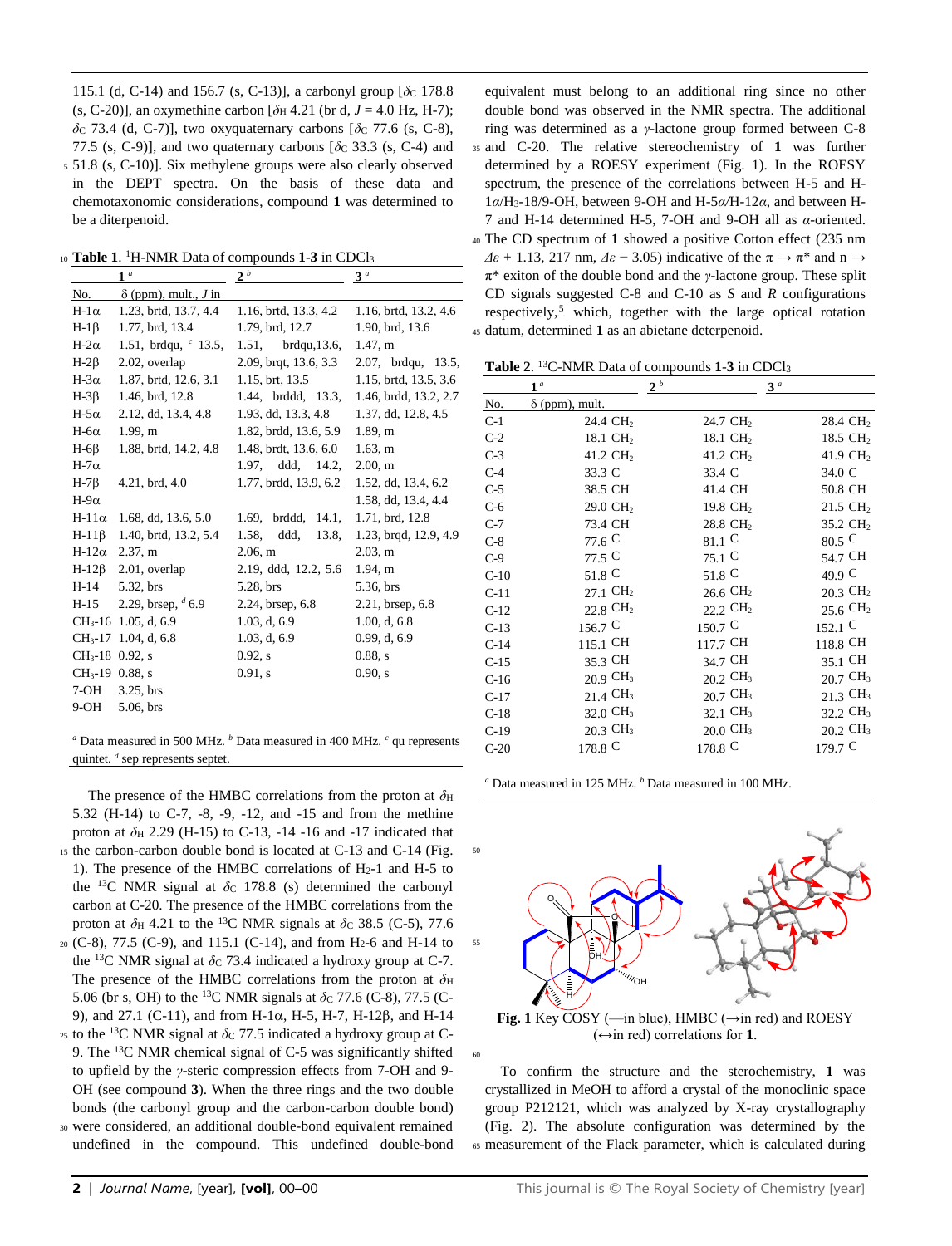the structural refinement.<sup>5, 6</sup> In our study, the final refinement on the Cu K $\alpha$  data of the crystal of 1 resulted in a Flack parameter of 0.03 (17), allowing an unambiguous assignment of the absolute structure as shown in Fig. 1. <sup>4</sup> The six chiral centers, C-5, C-7, C-<sup>5</sup> 8, C-9, C-10, were thus determined as *S*, *R*, *S*, *S*, *R*, respectively. Accordingly, the structure of **1** was established and given the



**Fig.2** Single-crystal X-ray structure of **1**.

- <sup>10</sup> Rubesanolide D (**2**), obtained as amorphous powder, was shown to have a molecular formula of  $C_{20}H_{30}O_3$  on the basis of the HREIMS ([M]<sup>+</sup> , found: 318.2188, calcd: 318.2195). In the IR spectrum, absorption bands at  $3449 \text{ cm}^{-1}$  and  $1737 \text{ cm}^{-1}$  were observed, indicating the presence of hydroxyl and carbonyl 15 groups, respectively. The <sup>1</sup>H and <sup>13</sup>C NMR spectroscopic data of **2** are very similar to those of **1** (Tables 1 and 2), indicating similar structures between the two compounds. Compound **2** differs from **1** only by the appearance of an extra methane carbon signal at  $\delta$ <sub>C</sub> 28.8, and the absence of the oxymethine carbon  $20$  signal at  $\delta$ <sub>C</sub> 73.4, which resulted in the downfield shift of C-8 signal from  $\delta$ C 77.6 in **1** to  $\delta$ C 81.1 in **2**, and the upfield shift of C-
- 9 signal from  $\delta$ c 77.5 in 1 to  $\delta$ c 75.1 in 2. The methane carbon was determined to be C-7 by the presence of the HMBC correlations from H-5, H<sub>2</sub>-6 and H-14 to the <sup>13</sup>C NMR signal at  $25 \delta$ C 28.8, the presence of the correlations from the proton signals at
- $\delta$ H 1.93 (H-5) to the <sup>13</sup>C NMR signals at  $\delta$ c 41.2 (C-3), 33.4 (C-4), 28.8 (C-7), 75.1 (C-9), 51.8 (C-10), 32.1 (C-18), 20.0 (C-19) and 178.8 (C-20), and the presence of the correlations from the proton signals at  $\delta$ H 5.28 (H-14) to the <sup>13</sup>C NMR signals at  $\delta$ c 28.8 (C-7),
- <sup>30</sup> 81.1 (C-8), 75.1 (C-9), 22.2 (C-12) and 41.4 (C-15). Similar to **1**, the *γ*-steric compression effect of 9-OH also resulted in the upfield shift of the C-5 signal. In the ROESY spectrum, the presence of the correlations between H-5 and H-1*α*/H-3*α*/H3-18 determined H-5 as *α*-oriented (Fig. 3). The CD spectrum of **2**
- <sup>35</sup> showed a split Cotton effect, indicative of exciton coupling between the  $n \to \pi^*$  transition of the *γ*-lactone and the  $n \to \pi^*$ transition of the cross conjugated dienone system with positive chirality (236 nm, *Δε* + 0.61 and 216 nm, *Δε* − 6.27) (Fig. 4). This

split CD suggested the absolute stereochemistry of both C-8 and <sup>40</sup> C-10 to be *R* by comparison with the CD spectral data of **1**. The other two chiral centers, C-5 and C-9, were thus both determined as *S*. Accordingly, the structure of **2** was established and given the trivial name rubesanolide D.



**Fig. 3** Key COSY (—in blue), HMBC (→in red) and ROESY  $(\leftrightarrow)$  red) correlations for 2.



**Fig. 4** CD and UV spectra of **2**. Bold lines denote the electric transition dipole of the chromophores.

Rubesanolide E (**3**) was obtained as colorless cubic crystals  $80$  (MeOH) with the molecular formula determined as  $C_{20}H_{30}O_2$  by HREIMS ([M]<sup>+</sup> , found 302.2206, calcd 302.2246). The IR spectrum of 3 showed an absorption band at 1750 cm<sup>-1</sup>, indicating the presence of an ester carbonyl group. The compound showed similar <sup>1</sup>H and <sup>13</sup>C NMR spectroscopic data to those of **2** (Tables <sup>85</sup> 1 and 2), suggesting structural similarity between **2** and **3**. The only difference of **3** from **2** is that **3** showed no hydroxy group at C-9, which resulted in the appearance of an additional methine carbon signal at  $\delta$ c 54.7 in **3**. The HMBC correlations from H-5, H<sub>2</sub>-6, H-11 and H-14 to the <sup>13</sup>C NMR signal at  $\delta$ c 54.7 <sup>90</sup> determined the methane carbon as C-9 (Fig. 5). In the ROESY spectrum, the presence of the correlations between H-5 and H-1*α*/H-3*α*/H3-18 determined H-5 as *α*-oriented.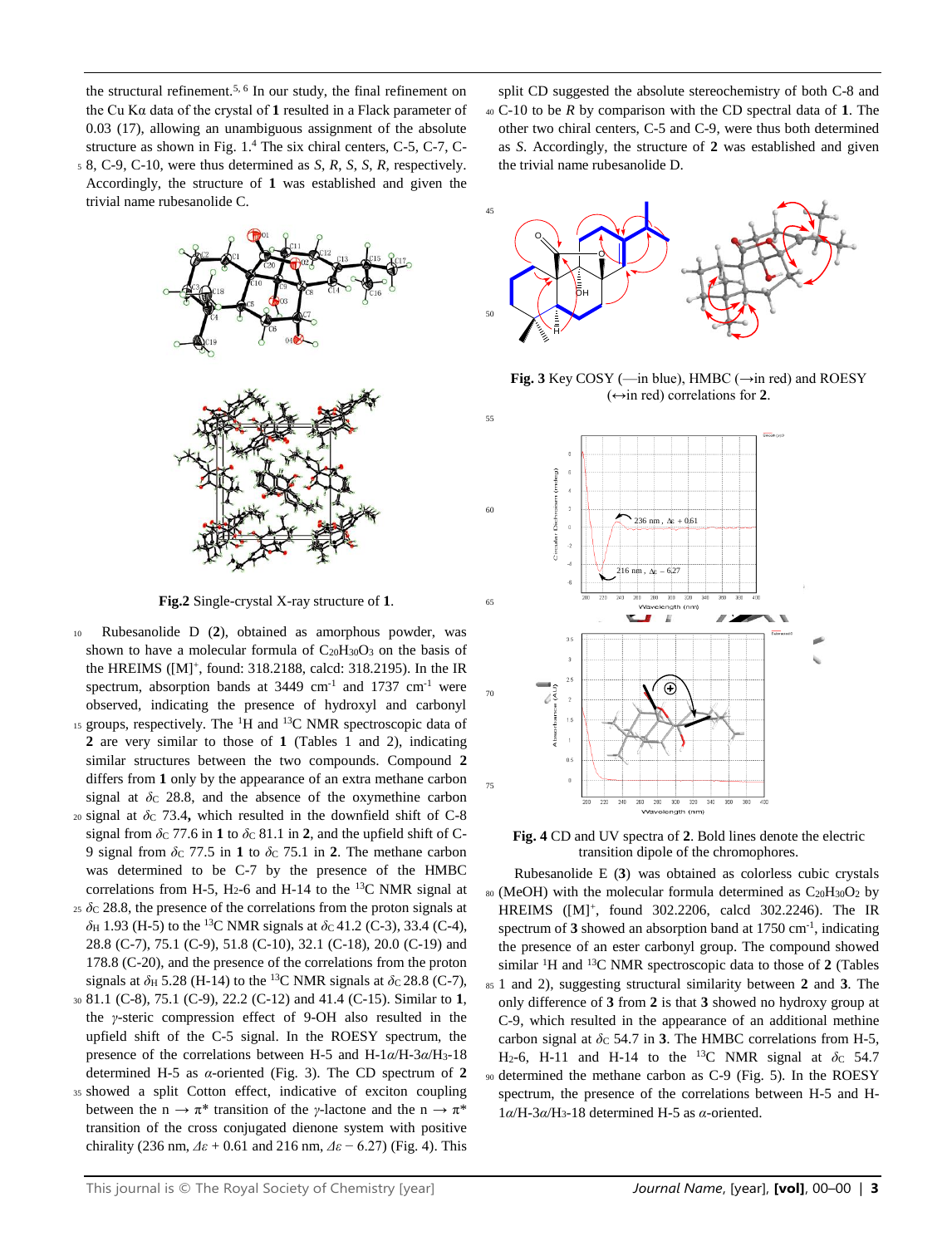

**Fig. 5** Key COSY (—in blue), HMBC ( $\rightarrow$ in red) and ROESY  $(\leftrightarrow$ in red) correlations for **3**.

<sup>5</sup> Finally, compound **3** was crystallized in MeOH to afford a crystal of the monoclinic space group P21, which was analyzed by X-ray crystallography (Fig. 6). The relative configuration was determined by the measurement of the Flack parameter, which is calculated during the structural refinement.<sup>[6,](#page-7-3) [7](#page-7-4)</sup> In our study, the <sup>10</sup> final refinement on the Mo Kα data of the crystal of **3** resulted in a Flack parameter of 10 (10), allowing an unambiguous assignment of the relative structure. Accordingly, the structure of **3** was established and given the trivial name rubesanolide E.



### **Fig. 6** Single-crystal X-ray structure of **3**.

A plausible biogenetic pathway for **1**, **2** and **3** was proposed (Scheme 1) in which the three compounds might be derived from lophanic acid (**4**). 4, 7 The carbon-carbon double bond of lophanic <sup>20</sup> acid (**4**) is transformed by monoxygenase to an epoxide, which is converted to dihydroxyl groups by epoxide hydratase. Lactonization of one of the hydroxyl groups (8-OH) with the C-20 carboxylic acid group then results in a *γ*-lactone group. The *γ*lactone intermediate undergoes a series of reactions including <sup>25</sup> another hydroxylation and dehydroxylation to produce

rubesanolides C (**1**), D (**2**) and E (**3**).

Compounds **1-3** were evaluated for their cytotoxicity against three human tumor cell lines, including K562, A549 and MCF7. However, no cytotoxicity against these cell lines were observed 30 for the three compounds at a concentration of 20 µg/mL. The

compounds were further evaluated for their antibacterial and anti-

biofilm potential against the dental pathogen *S. mutans*. Compound  $2$ , at  $25 \mu g/mL$ , was found to be able to inhibit biofilm formation, whereas the MIC was considerably higher at <sup>35</sup> 0.5 mg/mL. This suggests that the mechanism behind prevention of biofilm formation is distinct from that which inhibits growth of the organism.



**Scheme 1** Proposed biogenetic pathway of **1**, **2** and **3**.

### **Experimental section**

#### **General**

- <sup>60</sup> Melting points were obtained on a XRC-1 micro melting point apparatus and were uncorrected. Optical rotations were measured with a Horiba SEPA-300 polarimeter. UV spectra were obtained using a Shimadzu UV-2401A spectrophotometer. CD spectra were tested using a Chirascan Circular Dichroism spectrometer.
- <sup>65</sup> A Tenor 27 spectrophotometer was used for scanning IR spectroscopy with KBr pellets. X-ray data were determined using a Bruker APEX DUO instrument. 1D and 2D NMR spectra were recorded on INOVA 400 and ZJEOL ECX-500 spectrometers. Unless otherwise specified, chemical shifts (*δ*) were expressed in <sup>70</sup> ppm with reference to the solvent signals. Mass spectra were performed on a VG Autospec-3000 spectrometer at 70 eV. Column chromatography was performed on silica gel (200–300 mesh; Qingdao Marine Chemical Inc., Qingdao, People's Republic of China). Thin-layer chromatography (TLC) was <sup>75</sup> carried out on silica gel 60 F254 on glass plates (Qingdao Marine Chemical Inc.) using various solvent systems and spots were visualized by heating the silica gel plates sprayed with 95-98% H2SO4‒EtOH (*V*/*V* = 10:90).

#### **Plant material**

- <sup>80</sup> The stems of *I. rubescens* were collected in Longli, Guizhou Province, People's Republic of China, in October, 2006. The plant was identified by Prof. Deyuan Chen and a voucher specimen (No. GM20061010) has been deposited at the Guiyang College of Traditional Chinese Medicine.
- 85 Extraction and isolation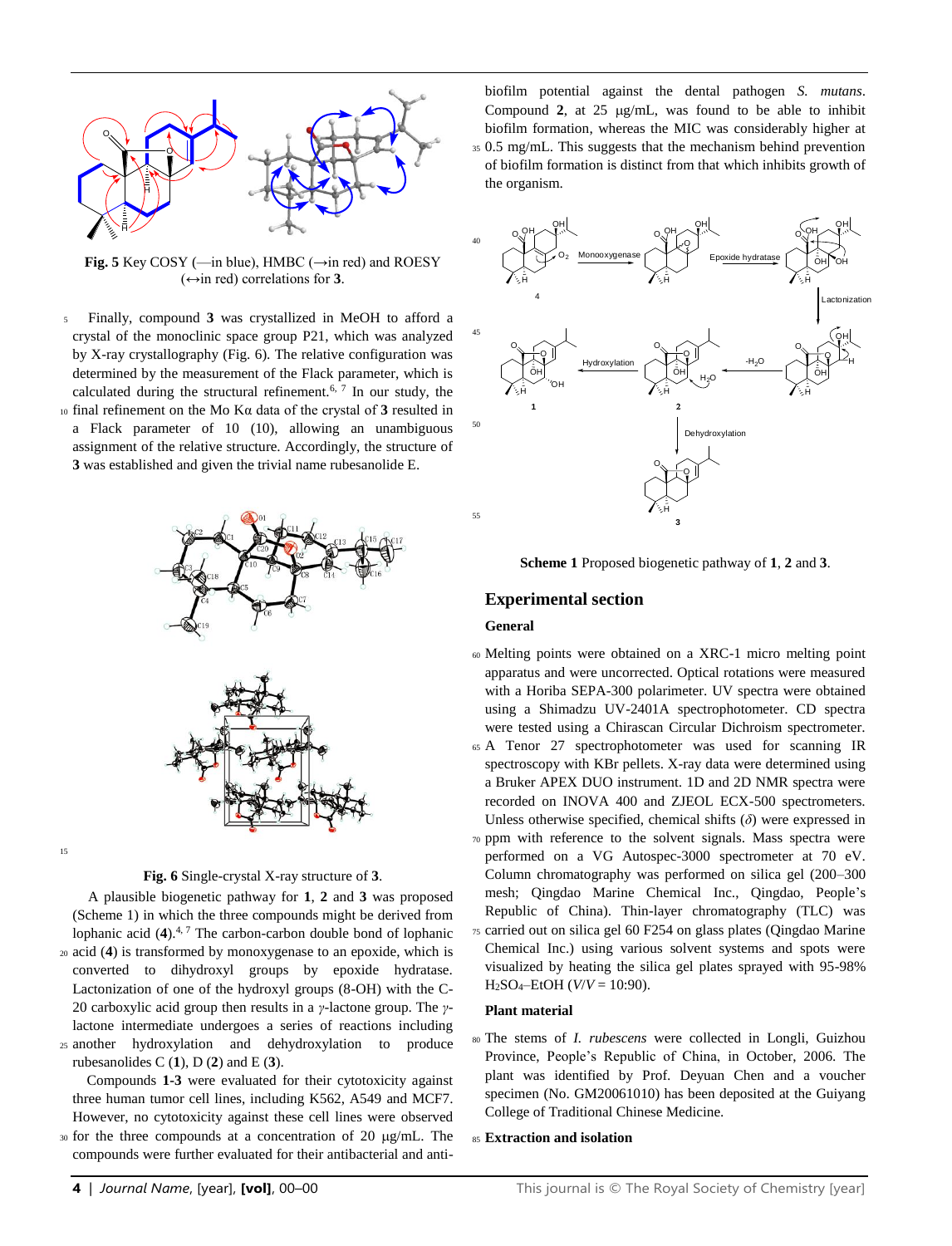The plant material of *I. rubescens* (8.5 kg) was powdered and exhaustively extracted with MeOH (25 L) at room temperature. The solvent was evaporated *in vacuo*, and the crude extract (1450 g) was chromatographed on a silica gel column (80–100 mesh, 2  $5 \times 120$  cm, 6.0 kg) eluting with ether/EtOAc (v/v = 1:0, 9:1, 8:2, 2:1, 1:1, and 0:1, each 20 L) to yield fractions A-E. Fraction B was chromatographed on a silica gel column, eluting with petroleum ether/EtOAc (15:1-1:1) to obtain five sub-fractions (B1-B5). The fraction B3 was re-chromatographed on a silica gel <sup>10</sup> column to give rubesanolides C (**1**) (13 mg), D (**2**) (17 mg) and E (**3**) (35 mg).

**Rubesanolide C (1).** Colorless needles (MeOH); mp 172-174 <sup>o</sup>C; [α]<sup>22</sup> - 48.9<sup>o</sup> (*c* 1.45, MeOH); UV (MeOH)  $\lambda$ <sub>max</sub> (log *ε*) 214 (3.53) nm, CD (MeOH) (235 nm *Δε* + 1.13, 217 nm, *Δε* − 3.05);

<sup>15</sup> IR (KBr) *λ*max 3423, 2962, 2926, 1782, 1654, 1459, 1367, 1228, 1120, 1110, 964 cm<sup>-1</sup>; <sup>1</sup>H and <sup>13</sup>C-NMR spectroscopic data, see Tables 1 and 2; HREIMS  $m/z$  334.2160 ([M]<sup>+</sup>, calcd for C<sub>20</sub>H<sub>30</sub>O<sub>4</sub>, 334.2144).

Crystal data for rubesanolide C (**1**) (from MeOH) belong to the 20 monoclinic space group P212121. The crystal data:  $C_{20}H_{30}O_4$ , M = 334,  $a = 6.62460$  (10),  $b = 16.0121$  (2),  $c = 16.5233$  (2) Å,  $\alpha = \beta =$ *γ* =90°, V = 1752.69 (4) Å<sup>3</sup>, Z = 4, d = 1.267g/cm<sup>3</sup>, A crystal of dimensions  $0.10 \times 0.14 \times 0.50$  mm was used for measurements on a Bruker APEX DUO diffractometer with a graphite

- <sup>25</sup> monochromator (*θ*max = 67.8, *I* > 2σ (*I*)), Cu Kα radiation. The total number of independent reflections measured was 2928, of which 2885 were observed ( $|F|^2 \geq 2\sigma |F|^2$ ). The crystal structure was solved and refined by the direct method SHELXS-97 (Sheldrich, G. M. University of Gottinggen: Gottinggen,
- <sup>30</sup> Germany, 1997), expanded using difference Fourier techniques and full-matrix least-squares calculations. Final indices:  $R_1$  = 0.0335,  $wR_2 = 0.0948$  ( $w = 1/\sigma |F|^2$ ),  $s = 1.086$ . Crystallographic data for the structure of **1** have been deposited in the Cambridge Crystallographic Data Centre (Deposition No. CCDC 819348).
- <sup>35</sup> Copies of these data can be obtained, free of charge, on application to the CCDC via the Internet at www.ccdc.com.ac.uk/conts/retrieving.html (or 12 Union Road, Cambridge CB2 1EZ, UK, fax: t44 1223 336033, e-mail: deposit@ccdc.cam.ac.uk).
- <sup>40</sup> **Rubesanolide D (2).** Colorless cubic crystals (MeOH); mp 181-184 °C; [α]<sup>20</sup> – 62° (*c* 1.93, MeOH); UV (MeOH)  $\lambda_{\text{max}}$  (log *ε*) 217 (3.13) nm, CD (MeOH) (236 nm, *Δε* + 0.61 and 216 nm, *Δε* − 6.27); IR (KBr) *λ*max 3449, 2962, 1737, 1641, 1530, 1439, 1366, 1234, 940 cm<sup>-1</sup>; <sup>1</sup>H and <sup>13</sup>C-NMR spectroscopic data, see Tables
- 45 1 and 2; HREIMS  $m/z$  318.2188 ([M]<sup>+</sup>, calcd for C<sub>20</sub>H<sub>30</sub>O<sub>3</sub>, 318.2195).

**Rubesanolide E (3).** Colorless needles (MeOH); mp 142-145 <sup>o</sup>C; [α]<sup>12</sup> - 221<sup>o</sup> (*c* 2.53, MeOH); UV (MeOH)  $\lambda$ <sub>max</sub> (log *ε*) 217 (3.25) nm, IR (KBr) *λ*max 3451, 2961, 1804, 1641, 1430, 1367, so 1208, 1139, 1096 cm<sup>-1</sup>; <sup>1</sup>H and <sup>13</sup>C-NMR spectroscopic data, see Tables 1 and 2; HREIMS  $m/z$  302.2206 ([M]<sup>+</sup>, calcd for C<sub>20</sub>H<sub>30</sub>O<sub>2</sub>, 302.2246).

Crystal data for rubesanolide E (**3**) (from MeOH) belong to the monoclinic space group P21. The crystal data:  $C_{20}H_{30}O_2$ , M = 55 302,  $a = 7.85$  79 (9) Å,  $b = 10.1629$  (11),  $c = 11.0489$  (12) Å,  $\alpha =$ *γ* = 90°, *β* = 90.616 (4)°, V = 882.30 (17) Å<sup>3</sup>, Z = 2, d = 1.138g/cm<sup>3</sup>. A crystal of dimensions  $0.02 \times 0.27 \times 0.46$  mm was

used for measurements on a SMART APEX CCD SYSTERM diffractometer with a graphite monochromator ( $\theta_{\text{max}} = 25.0$ ,  $I >$ <sup>60</sup> 2σ (*I*)), Mo Kα radiation. The total number of independent reflections measured was 1643, of which 1460 were observed  $(|F|2 \ge 3\sigma|F|^2)$ . The crystal structure was solved and refined by the direct method SHELXS-86 (Sheldrich, G. M. SHELX-86; University og Gottinggen: Gottinggen, Germany, 1985), <sup>65</sup> expanded using difference Fourier techniques, and refined by program pack WINGX32 (Farrugia, L. J. J. Appl. Cryst. 1999, 32, 837-838) and the full-matrix least-squares calculations. Crystallographic data for the structure of **3** has been deposited in the Cambridge Crystallographic Data Center (deposition number: <sup>70</sup> CCDC 672260). Copies of the data can be obtained free of charge on application to CCDC, 12 Union Road, Cambridge CB2 1EZ,

UK (Fax: + 44-1223/336-033; E-mail: deposit@ccdc.cam.ac.uk).

## **Cytotoxic assay**

Compounds **1-3** were evaluated for their cytotoxicity against <sup>75</sup> several human tumor cell lines, including lung (A549), leukemic (K562) and breast (MCF7) cell lines by the MTT.<sup>8</sup> and SRB<sup>9, 10</sup> methods as previously reported.

### **Antibacterial and anti-biofilm assays**

- Inhibition of growth was determined using a microdilution assay <sup>80</sup> in sterile 96-well microtiter plates. Each well contained 50 μL twofold serially diluted test agent, 50 μL BHI growth medium and 10 μL of an overnight culture of *Streptococcus mutans* UA159, representing approximately  $5 \times 10^7$  CFU/mL. The controls comprised inoculated growth medium without test <sup>85</sup> agents, and sample blanks in growth medium only. The plates were incubated anaerobically for 24 h at 37 °C. 20 uL cultures from wells were then inoculated on BHI agar plates and incubated anaerobically for 48 h at 37°C. The MIC was defined as the lowest concentration of test agent at which no growth was <sup>90</sup> observed on the BHI plates. Inhibition of biofilm formation was also tested in 96-well microtiter plates. Each well contained 85 µL of chemically defined medium (SAFC Biosciences, Lenexa, KS) containing 1% sucrose, 10 µL overnight culture of *S. mutans* UA159 (OD<sub>600</sub>=0.1), and 5  $\mu$ L of the test extract at 25  $\mu$ g/mL.
- <sup>95</sup> Control wells used 5 µL of the diluent DMSO. The plates were incubated 24 h at 37 °C in a  $CO<sub>2</sub>$  (5%) incubator to allow biofilm development. The planktonic phase was aspirated and 100 µL 0.1% crystal violet was added and allowed to stain the biofilm for 10 minutes at room temperature. The crystal violet was aspirated, <sup>100</sup> and the plates washed 3 times by submerging in water and then air dried for 10 minutes. 50 µL of 33% acetic acid was added to each well and the plate placed on a rocker for 15 minutes to "destain" the biofilm. 25 µL was then removed to a new 96-well plate containing 25 µL water per well, and the OD measured at <sup>105</sup> 550 nm. The intensities of the ODs in the test wells were compared to the OD in the control well.

## **Conclusions**

In summary, this paper describes the isolation and structure elucidation of three novel abietane diterpenoids, rubsanolids C-E <sup>110</sup> (**1**-**3**). The structures and absolute stereochemistry were elucidated by NMR spectroscopic data, and were confirmed by CD spectral data as well as by X-ray crystallographic analysis.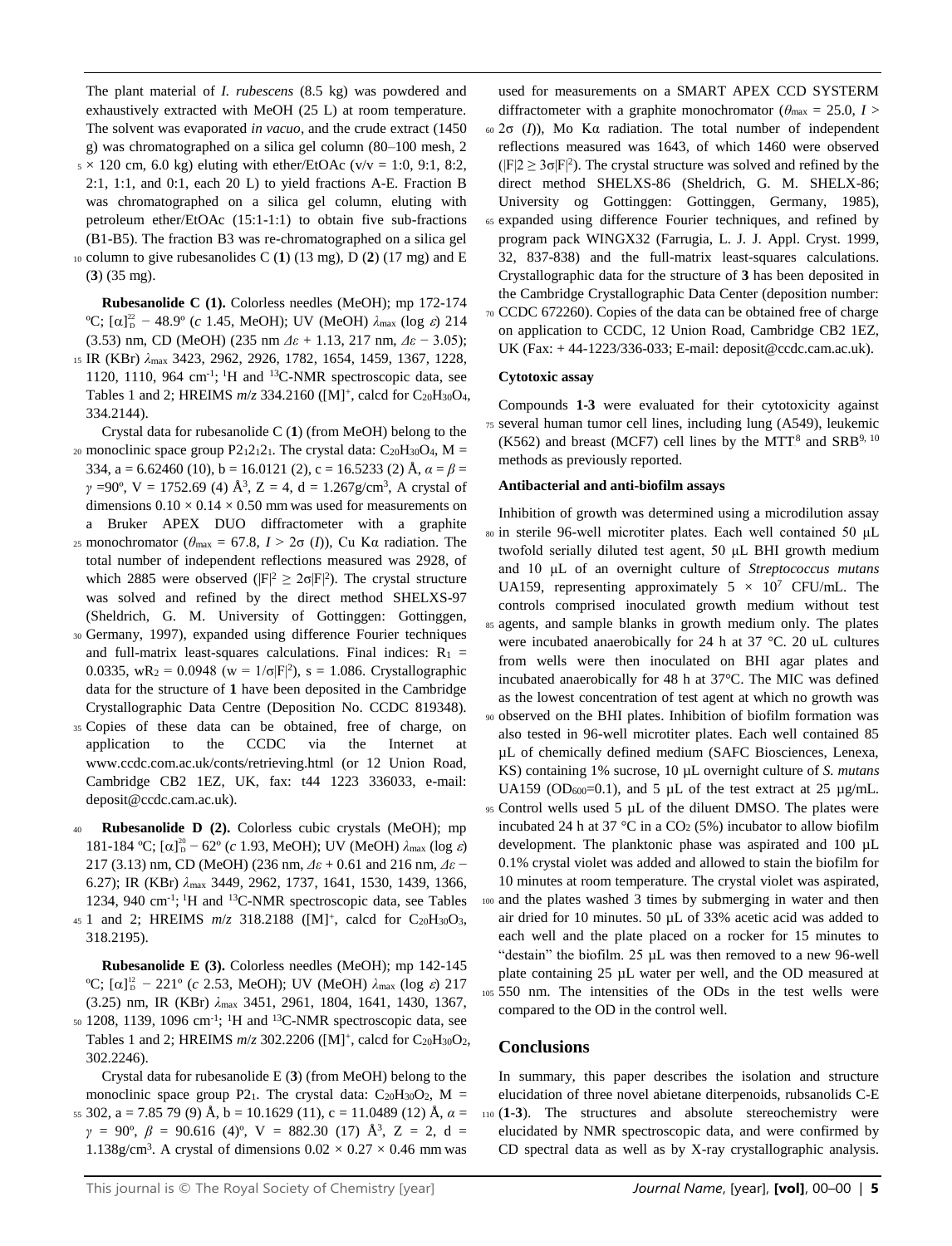No cytotoxicity was observed for the three compounds at a concentration of 20 µg/mL, which warranted further study of the compounds as biofilm inhibitors against dental pathengens. Compound **2** reduced biofilm formation by the dental pathogen *S.* 

<sup>5</sup> *mutans* by over 90% at a concentration of 25 µg/mL when part of an extract. The anti-biofilm activity appeared to be distinct from growth inhibition which required a much higher dose of 500 µg/mL.

## **Acknowledgements**

<sup>10</sup> This research is funded by The Science and Technology Department of Guiyang [No. (2008) 36].

## **Notes and references**

*<sup>a</sup> Guiyang College of Traditional Chinese Medicine, Guiyang 550002, Guizhou, China. Fax: +86 852 3840100;Tel: +86 852 3840100; E-mail:* <sup>15</sup> *ltpan@yahoo.cn*

- *<sup>b</sup> School of Chinese Medicine, Hong Kong Baptist University, 7 Baptist University Road, Kowloon Tong, Kowloon, Hong Kong. Fax: +852 3411 2461; Tel: +852 3411 2956; E-mail: zhanghj@hkbu.edu.hk*
- *<sup>c</sup> State Key Laboratory of Phytochemistry and Plant Resources in West*  <sup>20</sup> *China, Kunming Institute of Botany, Chinese Academy of Sciences,*
- *Kunming 650201, Yunnan, People's Republic of China <sup>d</sup> Department of Medicinal Chemistry and Pharmacognosy, College of Pharmacy, University of Illinois at Chicago, 833 South Wood Street, Chicago, Illinois 60612, United States.*
- *e* <sup>25</sup> *Dows Institute for Dental Research, College of De ntistry, The University of Iowa, 418 Dental Science N, Iowa City, Iowa 52242, United States*

† Electronic supplementary information (ESI) available: Experimental

details, NMR, MS, and IR spectra of **1**-**3**. Crystallographic data for the structure of **1** and **3**, CCDC reference number 819348 and 672260,

<sup>30</sup> respectivley. For ESI and crystallographic data in CIF or other electronic format see DOI: xx.xxxx/xxxxxxxxxxx

<span id="page-7-0"></span>1. H. D. Sun, S. X. Huang and Q. B. Han, *Nat. Prod. Rep.*, 2006, **23**, 673-698.

- <span id="page-7-2"></span><span id="page-7-1"></span><sup>35</sup> 2. H. D. Sun, Y. L. Xu and B. Jiang, Science Press: Beijing, 2001.
	- 3. People's Health Press: Beijing, 1977, 186.
	- 4. J. Zou, L. T. Pan, Q. J. Li, J. H. Zhao, J. X. Pu, P. Yao, N. B. Gong, Y. Lu, T. P. Kondratyuk, J. M. Pezzuto, H. H. S. Fong, H. J. Zhang and H. D. Sun, *Org. Lett.*, 2011, **13**, 1406-1409.
- <span id="page-7-4"></span><span id="page-7-3"></span><sup>40</sup> 5. H. D. Flack, *Acta Crystallogr. A*, 1983, **39**, 876-881.
	- 6. H. D. Flack and G. Bernardinelli, *Chirality*, 2008, **20**, 681-690.

7. H. D. Sun, B. Jiang, Z. Q. Lu, H. J. Zhang and Q. S. Zhao, *Fitoterapia*, 2000, **71**, 360-364.

- 8. X. M. Niu, S. H. Li, M. L. Li, Q. S. Zhao, S. X. Mei, Z. Na, S. J.
- <sup>45</sup> Wang, Z. W. Lin and H. D. Sun, *Planta Med.*, 2002, **68**, 528-533.
- 9. A. Monks, D. Scudiero, P. Skehan, R. Shoemaker, K. Paull, D. Vistica, C. Hose, J. Langley, P. Cronise, A. Vaigrowolff, M. Graygoodrich, H. Campbell, J. Mayo and M. Boyd, *J. Natl. Cancer Inst.*, 1991, **83**, 757-766.
- <sup>50</sup> 10. A. Jutiviboonsuk, H. J. Zhang, G. T. Tan, C. Y. Ma, N. Van Hung, N. M. Cuong, N. Bunyapraphatsara, D. D. Soejarto and H. H. S. Fong, *Phytochemistry*, 2005, **66**, 2745-2751.